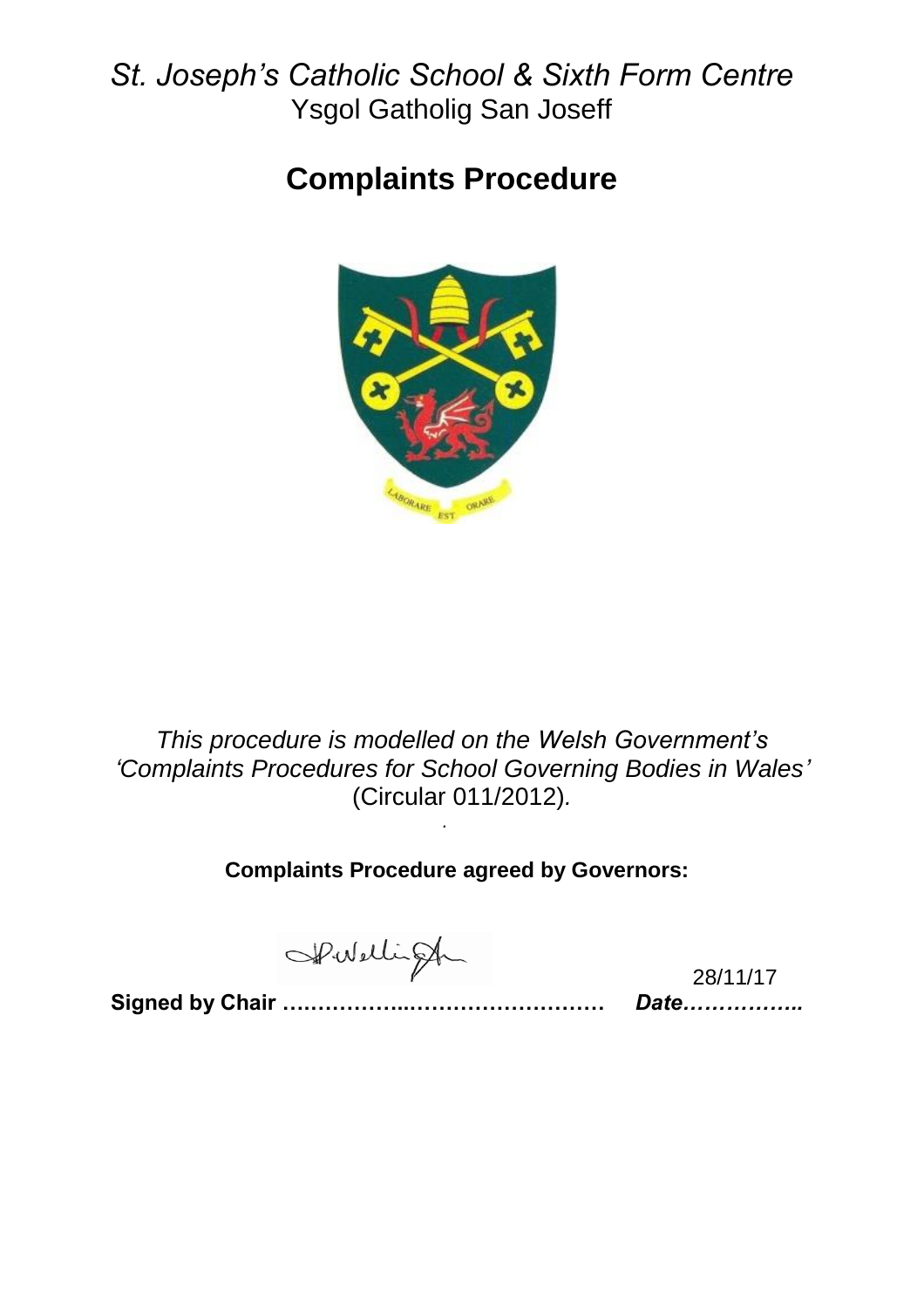The Welsh Government has developed amended guidance to help Schools in Wales establish effective complaints procedures.

Section 29 of the Education Act 2002 requires the governing bodies of all maintained schools in Wales, including nursery schools, to establish procedures for dealing with complaints from parents, pupils, members of staff, governors, members of the local community and others. This includes complaints about the school and any community facilities or services that the school provides. The law also requires governing bodies to publish their complaints procedures. The provisions of section 29 came into force on 1 September 2003.

The Welsh Government has consulted with stakeholders to develop *Complaints Procedures for School Governing Bodies in Wales* (Circular 011/2012). The new guidance includes:

- 1. a model complaint procedure,
- 2. model complaint forms, and
- 3. pupil information leaflets.

These leaflets have been tailored to be suitable for pupils in both primary and secondary schools and are intended to assist any pupil who wishes to take forward a complaint.

The following policy is based on the above guidance.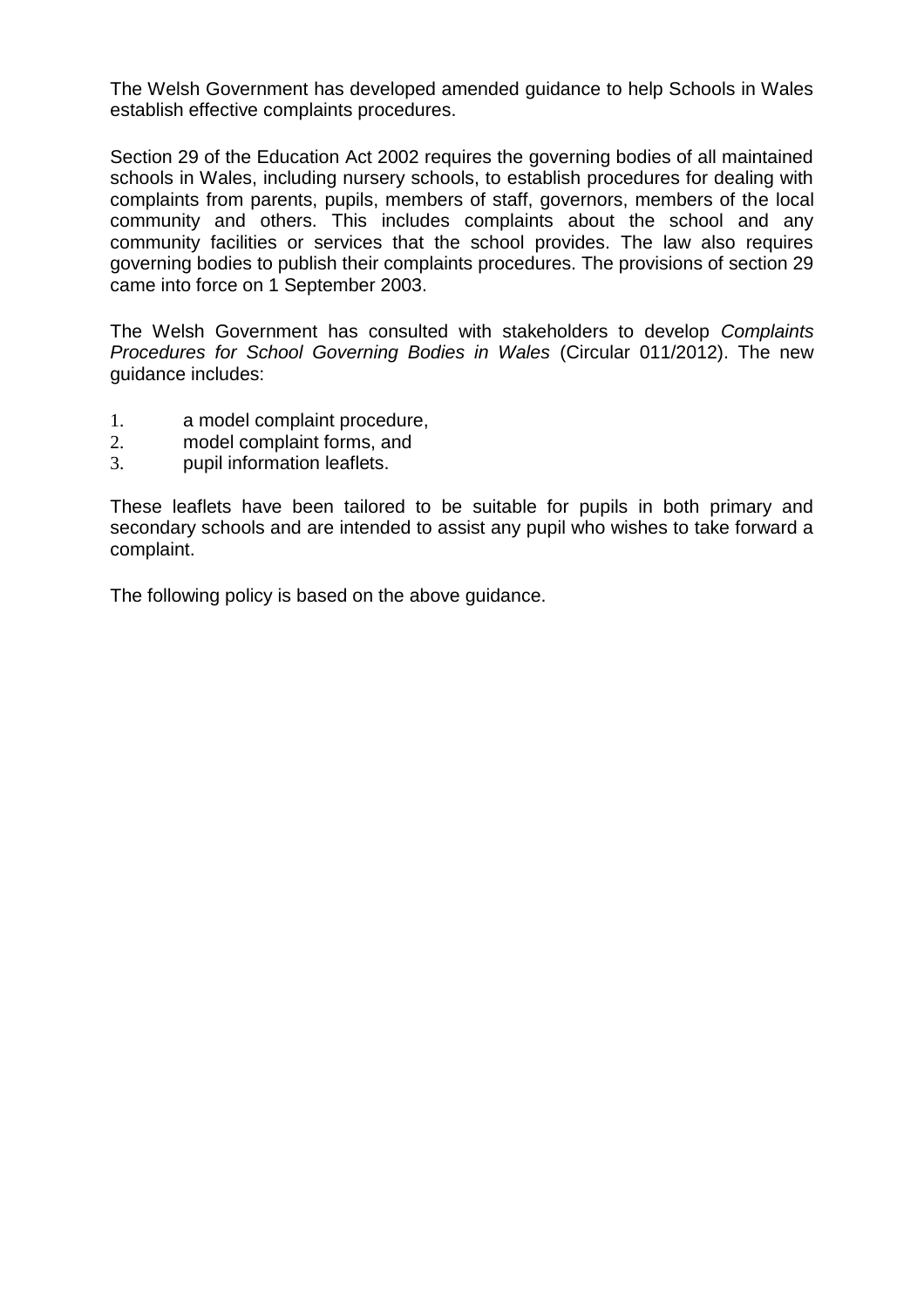### **1. Introduction**

1.1 St. Joseph's Catholic School & Sixth form Centre is committed to dealing effectively with complaints. We aim to clarify any issues about which you are not sure. If possible, we will put right any mistakes we have made and we will apologise. We aim to learn from mistakes and use that experience to improve what we do.

1.2 Our definition of a complaint is 'an expression of dissatisfaction in relation to the school or a member of its staff that requires a response from the school.'

1.3 This complaints procedure supports our commitment and is a way of ensuring that anyone with an interest in the school can raise a concern, with confidence that it will be heard and, if well-founded, addressed in an appropriate and timely fashion.

### **2. When to use this procedure**

2.1 When you have a concern or make a complaint we will usually respond in the way we explain below. Sometimes you might be concerned about matters that are not decided by the school, in which case we will tell you to whom you should complain. At other times you may be concerned about matters that are handled by other procedures, in which case we will explain to you how your concern will be dealt with.

2.2 If your concern or complaint is about another body as well as the school (for example the local authority) we will work with them to decide how to handle your concern.

### **3. Have you asked us yet?**

3.1 If you are approaching us for the first time you should give us a chance to respond. If you are not happy with our response then you may make your complaint using the procedure we describe below. Most concerns can be settled quickly just by speaking to the relevant person in school, without the need to use a formal procedure.

### **4. What we expect from you**

4.1 We believe that all complainants have a right to be heard, understood and respected. But school staff and governors have the same right. We expect you to be polite and courteous. We will not tolerate aggressive, abusive or unreasonable behaviour. We will also not tolerate unreasonable demands or unreasonable persistence or vexatious complaining.

### **5. Our approach to answering your concern or complaint**

5.1 We will consider all your concerns and complaints in an open and fair way.

5.2 At all times the school will respect the rights and feelings of those involved and make every effort to protect confidential information.

5.3 Timescales for dealing with your concerns or complaints may need to be extended following discussion with you.

5.4 We may ask for advice from the local authority or diocesan authority where appropriate.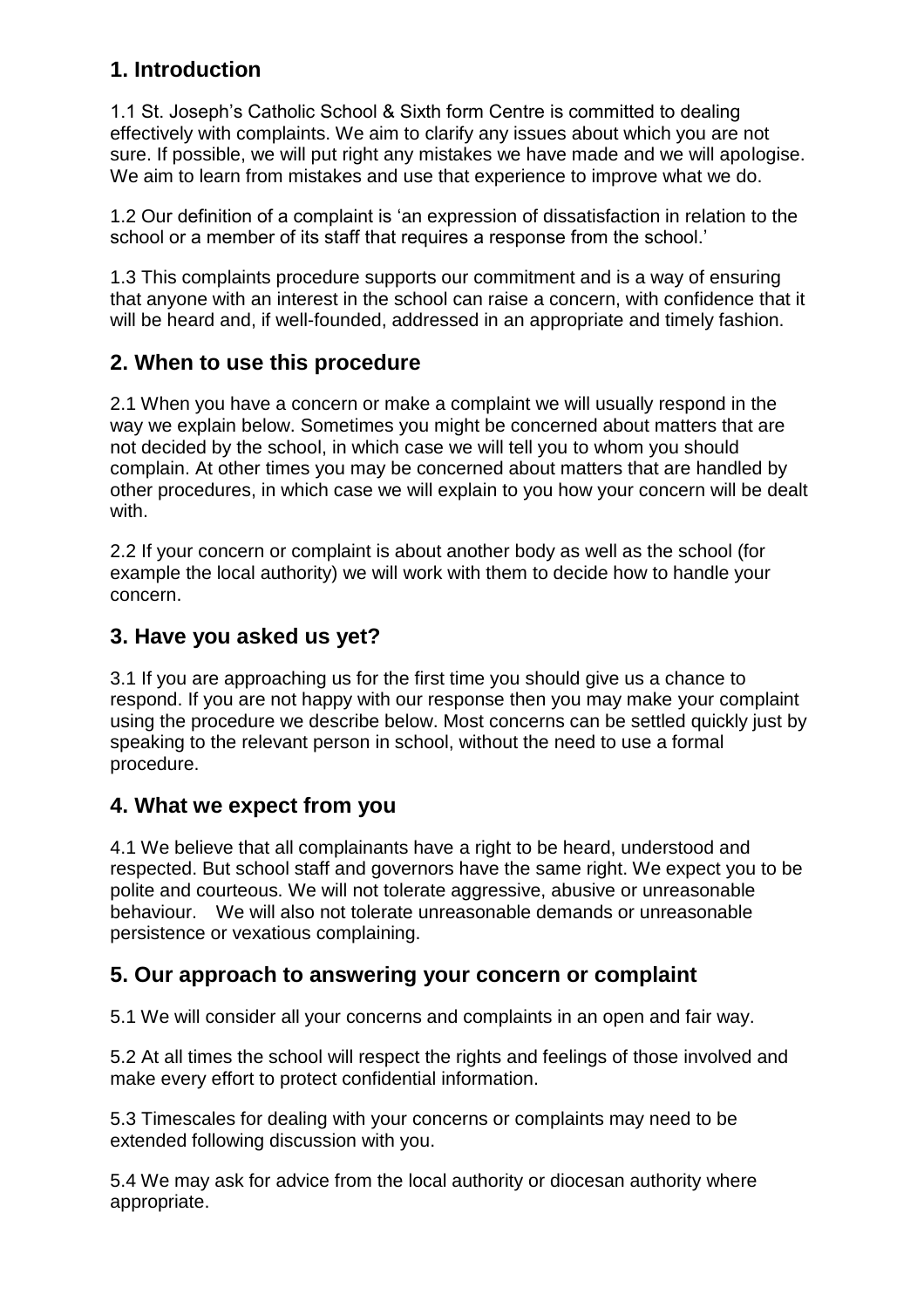5.5 Some types of concern or complaint may raise issues that have to be dealt with in another way (other than this complaints policy), in which case we will explain why this is so, and will tell you what steps will be taken.

5.6 The governing body will keep the records of documents used to investigate your concern or complaint for seven years after it has been dealt with. Records will be kept in school and reviewed by the governing body after seven years to decide if they need to be kept for longer.

5.7 Complaints that are made anonymously will be recorded but investigation will be at the discretion of the school depending on the nature of the complaint.

5.8 Where complaints are considered to have been made only to cause harm or offence to individuals or the school, the governing body will ensure that records are kept of the investigations that are made and what actions are taken, including the reasons for 'no action'.

### **6. Answering your concern or complaint**

6.1 The chart in Appendix A shows what may happen when you make a complaint or raise a concern. There are up to three Stages: A, B and C. Most complaints can be resolved at Stages A or B. You can bring a relative or companion to support you at any time during the process but you will be expected to speak for yourself. However, we recognise that when the complainant is a pupil it is reasonable for the companion to speak on their behalf and/or to advise the pupil.

6.2 As far as possible, your concern or complaint will be dealt with on a confidential basis. However, there could be occasions when the person dealing with your concern or complaint will need to consider whether anyone else within the school needs to know about your concern or complaint, so as to address it appropriately.

6.3 If you are a pupil over 16 and wish to raise a concern or bring a complaint we will ask for your permission before we involve your parent(s) or carer(s). If you are a pupil under 16 and are involved in a complaint in any other way, we may ask your parent(s) or carer(s) to become involved and attend any discussion or interview with you.

## **Stage A**

6.4 If you have a concern, you can often resolve it quickly by talking to a teacher or Dr. J. Felton, Deputy Headteacher (or in some cases, another designated person). You should raise your concern as soon as you can; normally we would expect you to raise your issue within 10 school days of any incident.

The longer you leave it the harder it might be for those involved to deal with it effectively.

6.5 If you are a pupil, you can raise your concerns with your school council representative, form tutor, Learning Leader or Dr. Felton. This will not stop you, at a later date, from raising a complaint if you feel that any issue you have raised has not been dealt with properly.

6.6 We will try to let you know what we have done or are doing about your concern normally within 10 school days, but if this is not possible, we will talk to you and agree a revised timescale with you.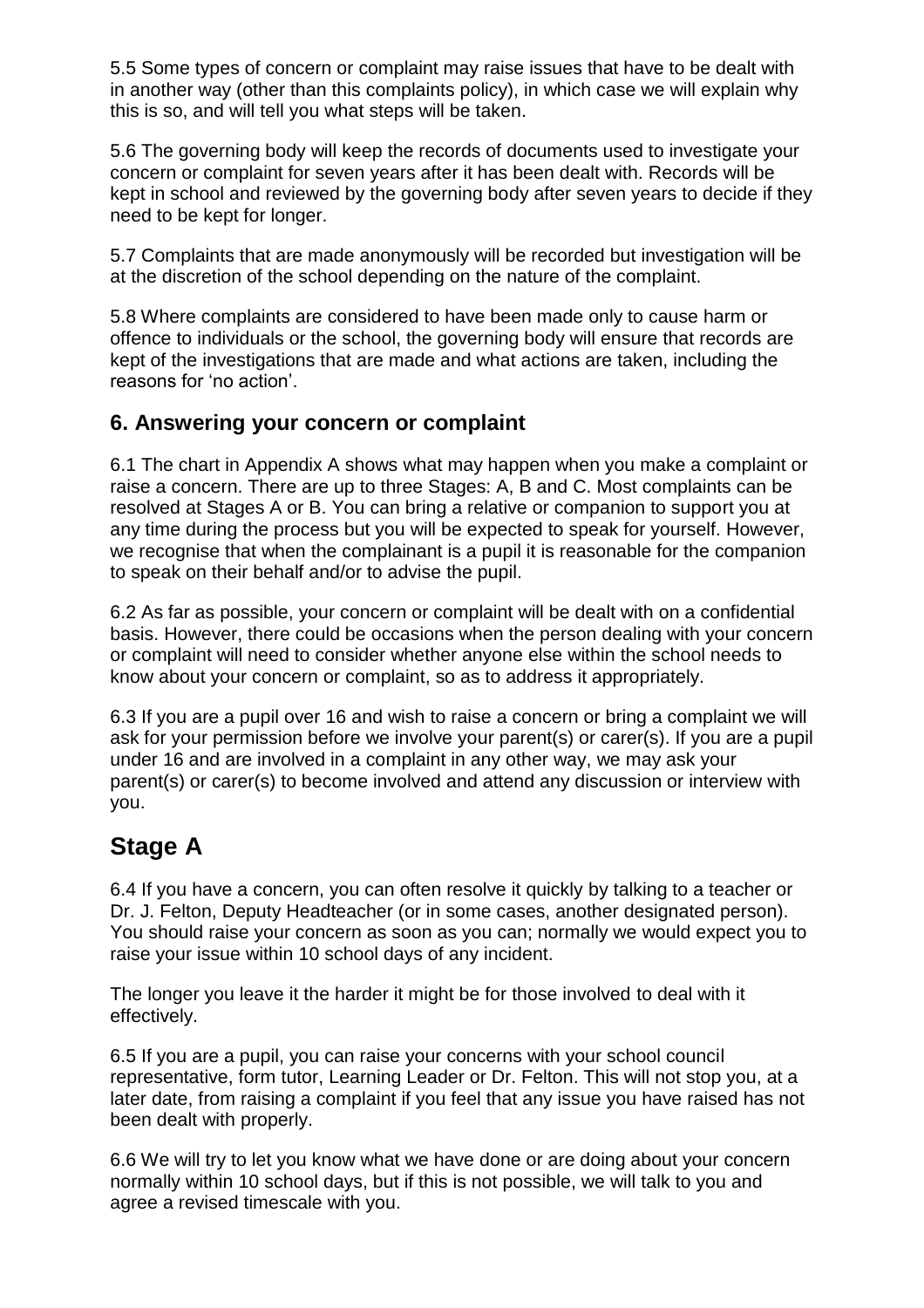6.7 The person overseeing your concern or complaint will keep you informed of the progress being made. This person will also keep a log of the concern for future reference.

## **Stage B**

6.8 In most cases, we would expect that your concern is resolved informally. If you feel that your initial concern has not been dealt with appropriately you should put your complaint in writing to Mr. E. Scourfield, Headteacher.

6.9 We would expect you to aim to do **this within five school days of receiving a response to your concern as it is in everyone's interest to resolve a complaint as soon as possible**. There is also a form attached (**Appendix B**) that you may find useful. If you are a pupil we will explain the form to you, help you complete it and give you a copy.

6.10 If your complaint is about the headteacher, you should put your complaint in writing to Mr. J. Wellington, Chair of Governors (addressed to the school) to ask for your complaint to be investigated.

6.11 In all cases, Dr. Felton (or another designated person) can help you to put your complaint in writing if necessary.

6.12 If you are involved in any way with a complaint, Dr. Felton (or another designated person) will explain what will happen and the sort of help that is available to you.

6.13 Dr. Felton (or another designated person) will invite you to discuss your complaint at a meeting. Timescales for dealing with your complaint will be agreed with you. We will aim to have a meeting with you and to explain what will happen, normally within 10 school days of receiving your letter. Dr. Felton (or another designated person) will complete the investigation and will let you know the outcome in writing within 10 school days of completion.

# **Stage C**

6.14 It is rare that a complaint will progress any further. However, if you still feel that your complaint has not been dealt with fairly, you should write, through the school's address, to Mr J. Wellington, Chair of Governors, setting out your reasons for asking the governing body's complaints committee to consider your complaint. You do not have to write down details of your whole complaint again.

6.15 If you prefer, instead of sending a letter or e-mail, you can talk to Mr J. Wellington or Dr. Felton (or another designated person) who will write down what is discussed and what, in your own words, would resolve the problem. We would normally expect you to do this within five school days of receiving the school's response. You will be asked to read the notes or will have the notes read back to you and then be asked to sign them as a true record of what was said. We will let you know how the complaint will be dealt with and will send a letter to confirm this. The complaints committee will normally have a meeting with you within 15 school days of receiving your letter.

6.16 The letter will also tell you when all the evidence and documentation to be considered by the complaints committee must be received. Everyone involved will see the evidence and documentation before the meeting, while ensuring that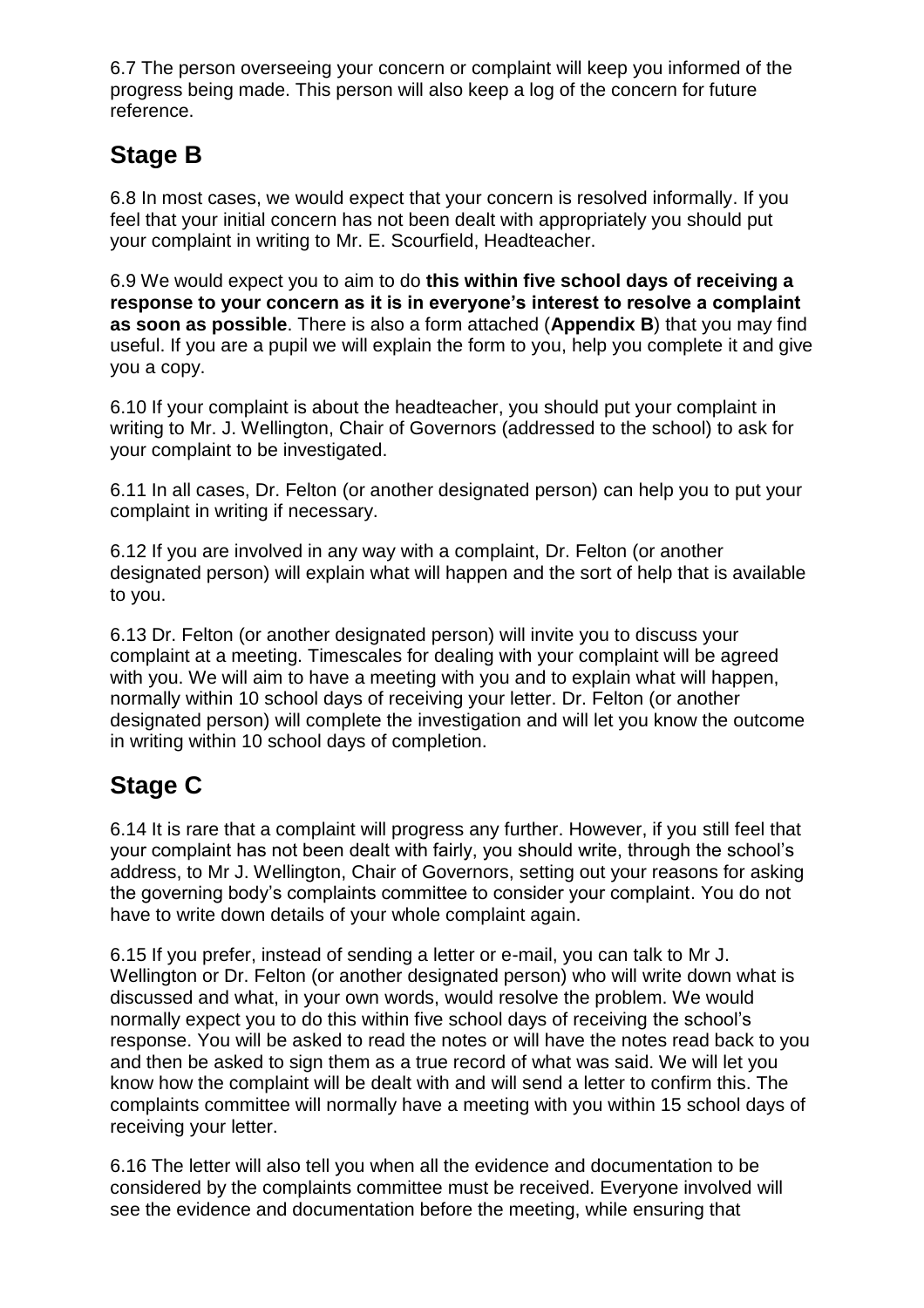people's rights to privacy of information are protected. The letter will also record what we have agreed with you about when and where the meeting will take place and what will happen. The timescale may need to be changed, to allow for the availability of people, the gathering of evidence or seeking advice. In this case, the person dealing with the complaint will agree a new meeting date with you.

6.17 Normally, in order to deal with the complaint as quickly as possible, the complaints committee will not reschedule the meeting more than once. If you ask to reschedule the meeting more than once, the committee may think it reasonable to make a decision on the complaint in your absence to avoid unnecessary delays.

6.18 We will write to you within 10 school days of the meeting explaining the outcome of the governing body's complaints committee's consideration.

6.19 We will keep records of all conversations and discussions for the purpose of future reference and review by the full governing body. These records will be kept for a minimum of seven years.

6.20 The governing body's complaints committee is the final arbiter of complaints.

### **7. Special circumstances**

7.1 Where a complaint is made about any of the following the complaints procedure will be applied differently.

- i. **A governor or group of governors** Stage B onwards of the complaints procedure will apply but the concern or complaint will be referred to the chair of governors for investigation. The chair may alternatively delegate the matter to another governor for investigation.
- ii. **The chair of governors or headteacher and chair of governors:** Stage B onwards of the complaints procedure will apply but the vice chair of governors will be informed and will investigate it or may delegate it to another governor.
- iii. **Both the chair of governors and vice chair of governors:** The complaint will be referred to the clerk to the governing body who will inform the chair of the complaints committee. Stage C of the complaints procedure will then apply.
- iv. **The whole governing body:** The complaint will be referred to the clerk to the governing body who will inform the headteacher, chair of governors, local authority and the diocesan authority. The authorities will usually agree arrangements with the governing body for independent investigation of the complaint.
- v. **The headteacher:** Stage B onwards of the complaints procedure will apply but the concern or complaint will be referred to the chair of governors who will undertake the investigation or may delegate it to another governor.

7.2 In all cases the school and governing body will ensure that complaints are dealt with in an unbiased, open and fair way.

### **8. Our commitment to you**

8.1 We will take your concerns and complaints seriously and, where we have made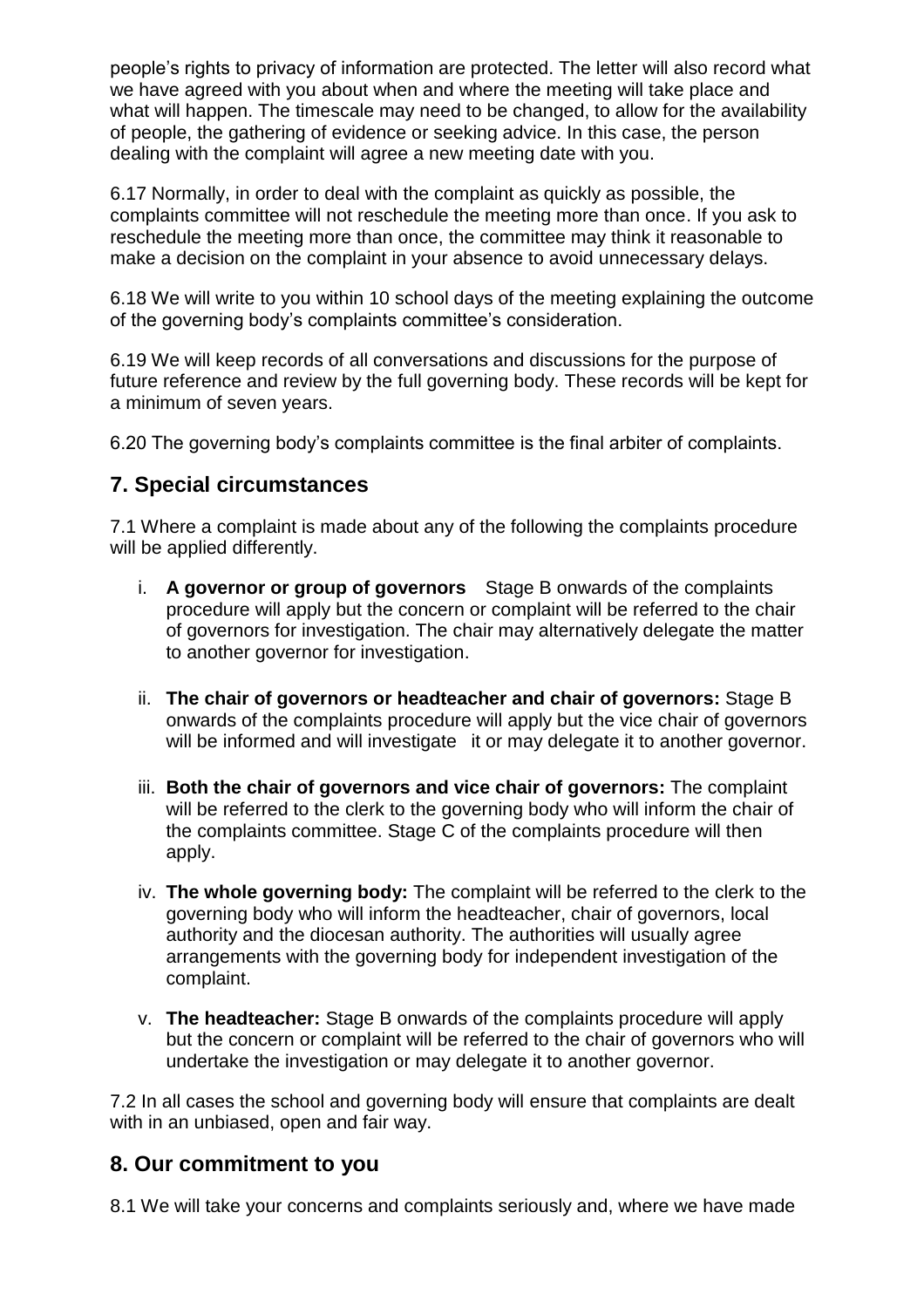mistakes, will try to learn from them.

8.2 If you need help to make your concerns known we will try to assist you. If you are a young person and need extra assistance the Welsh Government has established MEIC which is a national advocacy and advice helpline for children and young people. Advice and support can also be accessed from the Children's Commissioner for Wales.

8.3 The governing body has consulted with staff and pupils on this policy and will consult further if any amendments are made in the future.

MEIC may be contacted by freephone: 0808 802 3456, or text: 84001. This service is operated 24 hours a day.

The Children's Commissioner for Wales can be contacted by freephone: 0808 801 1000 (Monday to Friday 9a.m. to 5p.m.), text: 80 800 (start your message with COM) or e-mail: advice@childcomwales.org.uk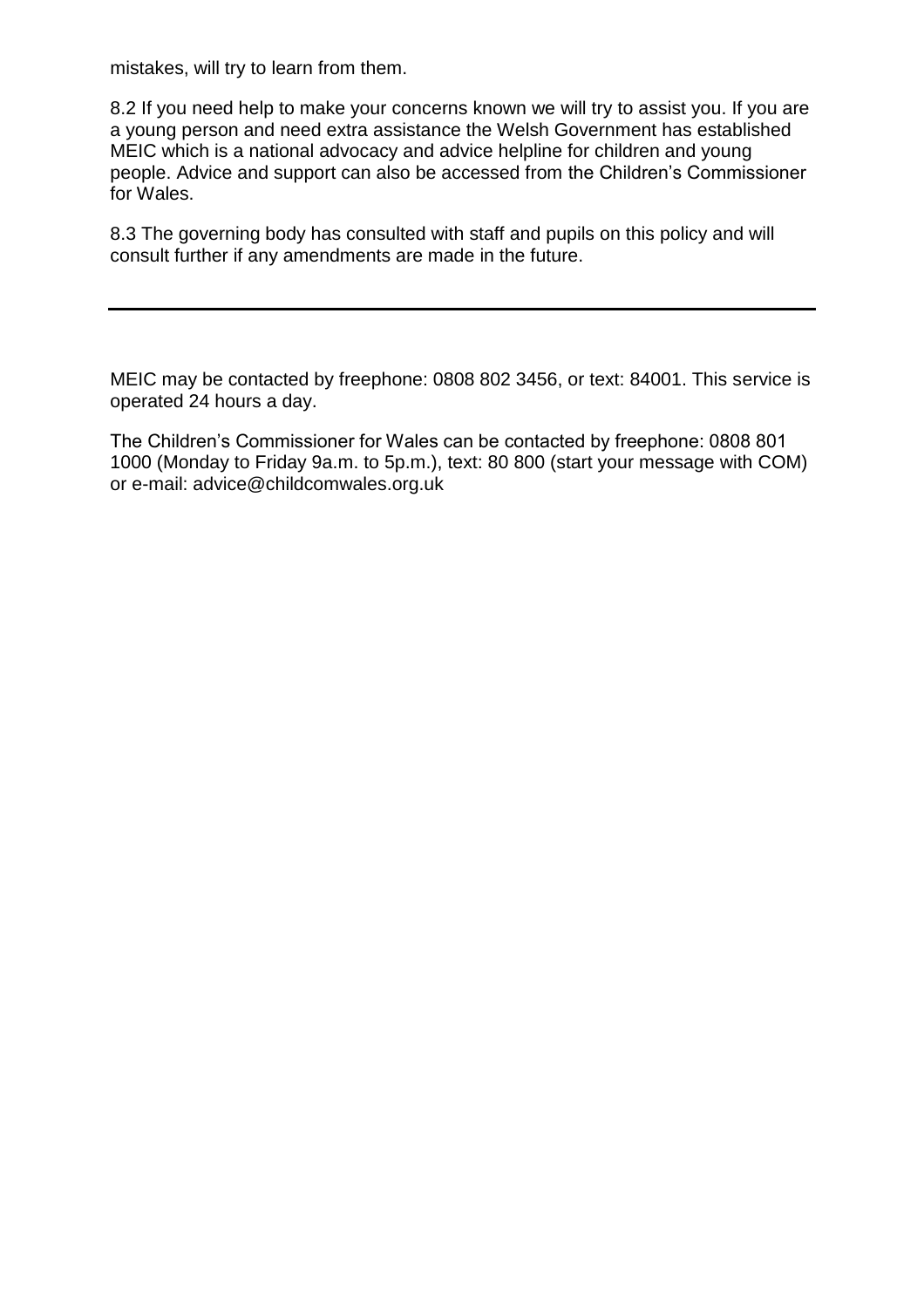

### **Appendix A: Summary of dealing with concerns or complaints**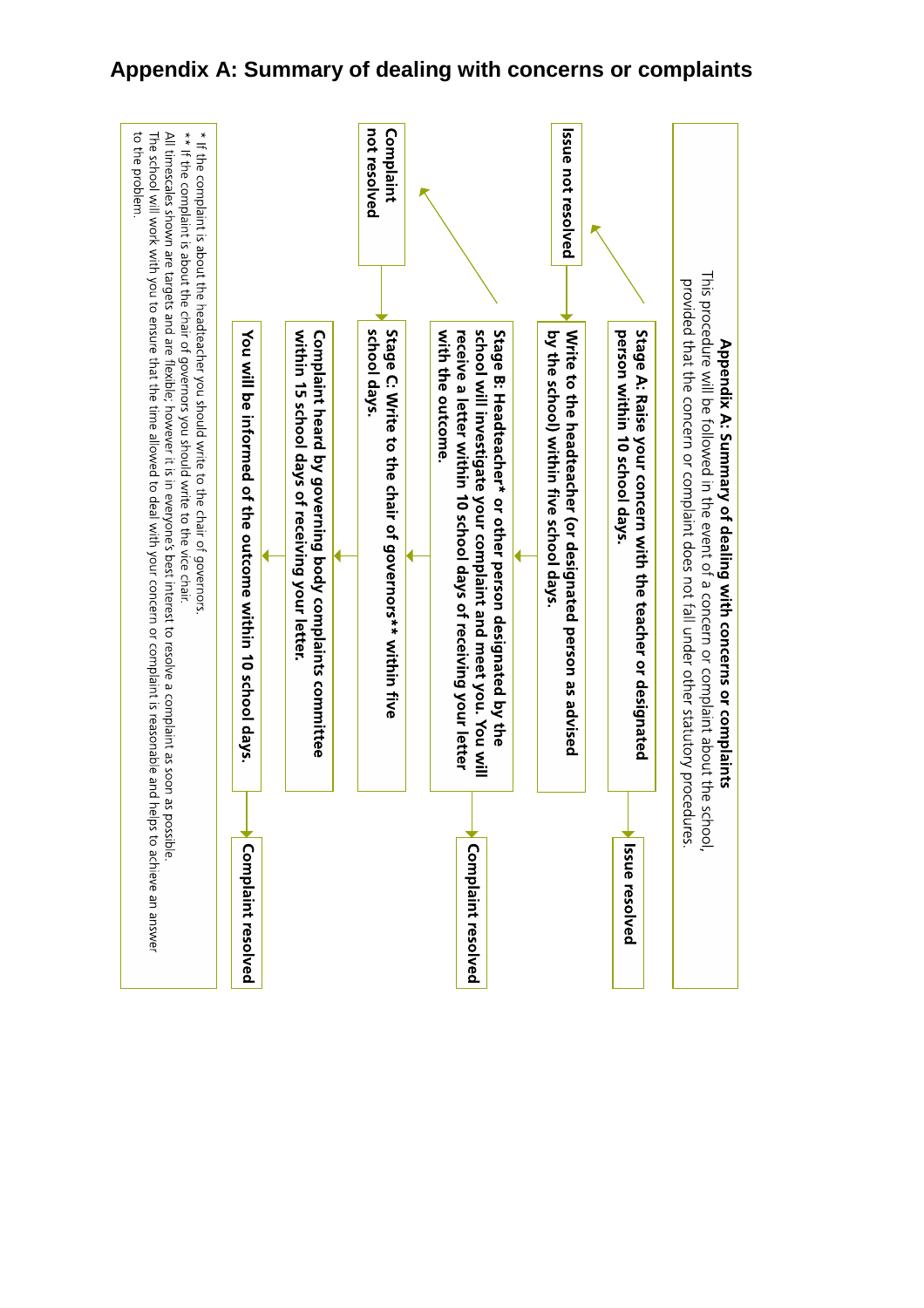### **Appendix B: Model complaint form**

The person who experienced the problem should normally fill in this form. If you are making a complaint on behalf of someone else, please fill in Section B also. Please note that before taking forward the complaint we will need to be satisfied that you have the authority to act on behalf of the person concerned. If you are a pupil the school will help you complete this form, will explain it to you and will give you a copy of it when it is completed.

### **A. Your details**

| <b>Surname</b>                |  |
|-------------------------------|--|
| Forename(s)                   |  |
| <b>Title: Mr/Mrs/Ms/other</b> |  |
| <b>Address and postcode</b>   |  |
| Daytime phone number          |  |
| <b>Mobile phone number</b>    |  |
| e-mail address                |  |

How would you prefer us to contact you?

#### **B. If you are making a complaint on behalf of someone else, what are their details?**

| Their name in full                                 |  |
|----------------------------------------------------|--|
| <b>Address and postcode</b>                        |  |
| What is your relationship to them?                 |  |
| Why are you making a complaint<br>on their behalf? |  |

#### **C. About your complaint (continue your answers on separate sheets of paper if necessary)**

C.1 Name of the school you are complaining about.

C.2 What do you think they did wrong or did not do?